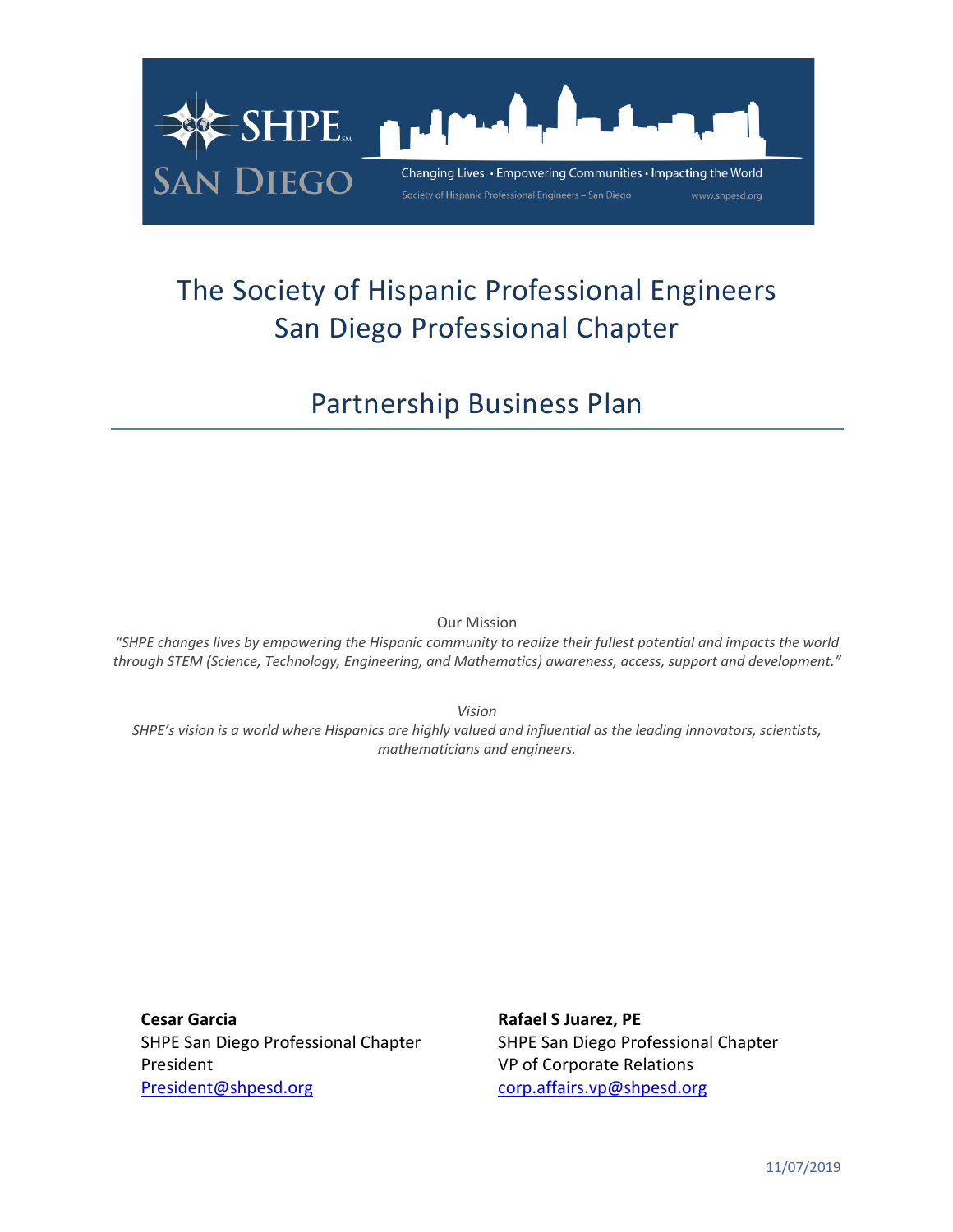

SOCIETY OF HISPANIC PROFESSIONAL ENGINEERS SAN DIEGO PROFESSIONAL CHAPTER A NON-PROFIT CORPORATION 501 (C) (3) IRS ID NUMBER 33-0602340 P.O. BOX 910131 SAN DIEGO, CA 92191

To Our Sponsors:

On behalf of the Society of Hispanic Professional Engineers San Diego Professional Chapter (SHPE San Diego) we thank you for your consideration in supporting our chapter.

SHPE San Diego, a leading Latino non-profit organization, is brought together by heritage, social responsibility and desire to improve the equality of all people through the enhancement of Latinos in Science, Technology, Engineering, and Mathematic (STEM) professions in the San Diego area.

Your financial and in-kind support helps us grow and achieve our mission of changing lives by empowering the Hispanic community to realize their fullest potential and impact the world through STEM awareness, access, support and development.

Our chapter continues to have engaging events to promote STEM for this 2019-2020 Fiscal Year and we would like to present them to you in the attached Partnership Business Plan.

Respectfully,

Cam Harcía

Cesar Garcia 2019 – 2020 President SHPE San Diego Professional Chapter President@shpesd.org Phone 619.884.2341

Rafael Juarez 2019 – 2020 Corporate Affairs Vice President SHPE San Diego Professional Chapter President@shpesd.org Phone 619.884.2341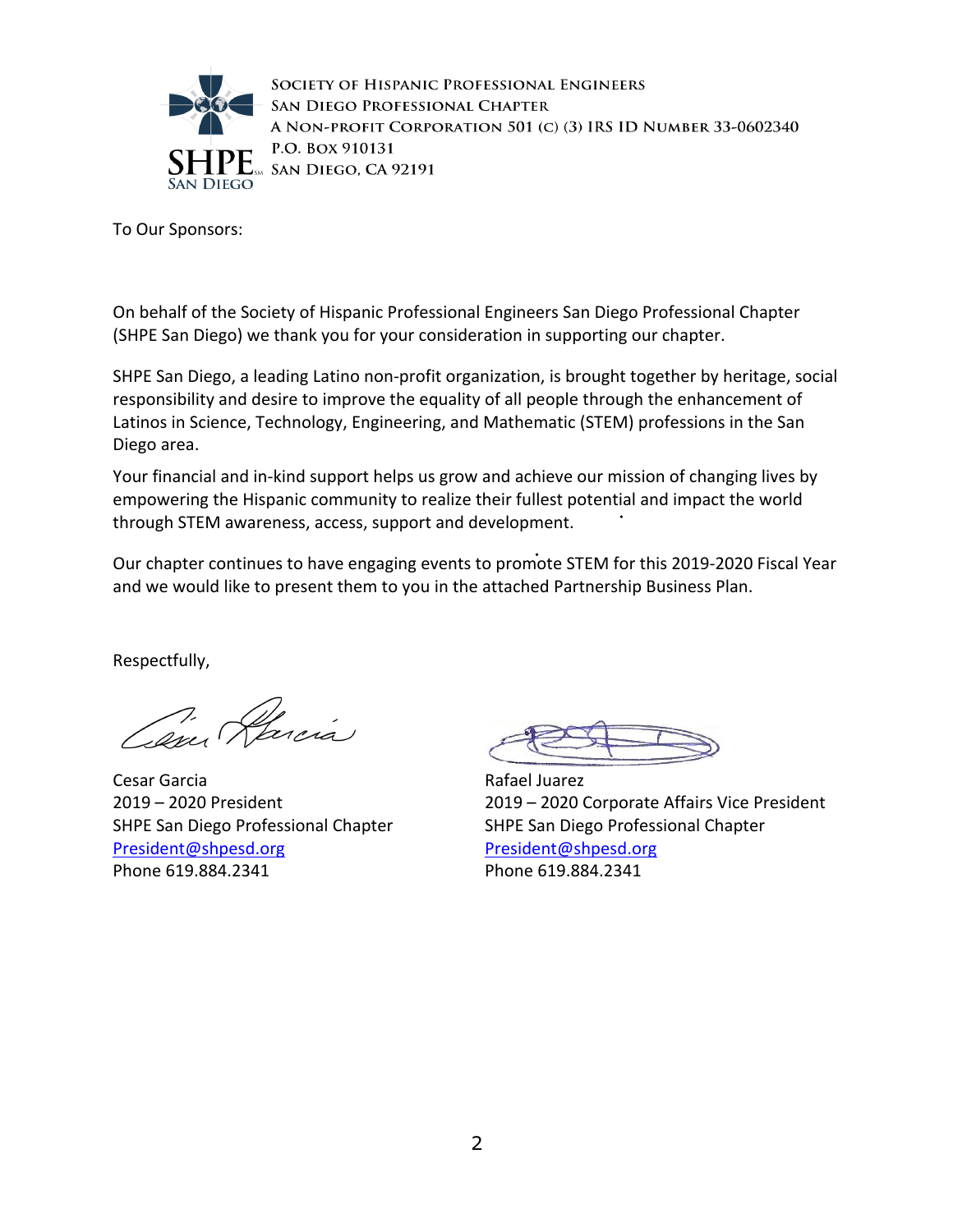

SOCIETY OF HISPANIC PROFESSIONAL ENGINEERS SAN DIEGO PROFESSIONAL CHAPTER A NON-PROFIT CORPORATION 501 (C) (3) IRS ID NUMBER 33-0602340 P.O. BOX 910131  $\sum_{s}$  i.o. box  $\overline{f}$  iolstone  $\sum_{s}$  SAN DIEGO, CA 92191

# **Table of Contents**

| 8. ANNUAL SCHOLARSHIPS AND AWARDS BANQUET SPONSORSHIP INFORMATION  8 |  |
|----------------------------------------------------------------------|--|
|                                                                      |  |

## **1. INTRODUCTION**

Please review our Partnership Business Plan to learn more about whom we serve, the impact we have in the community, the events and programs available for partnership, and how partnering with SHPE San Diego can help your organization reach its Diversity Recruitment and STEM Outreach goals.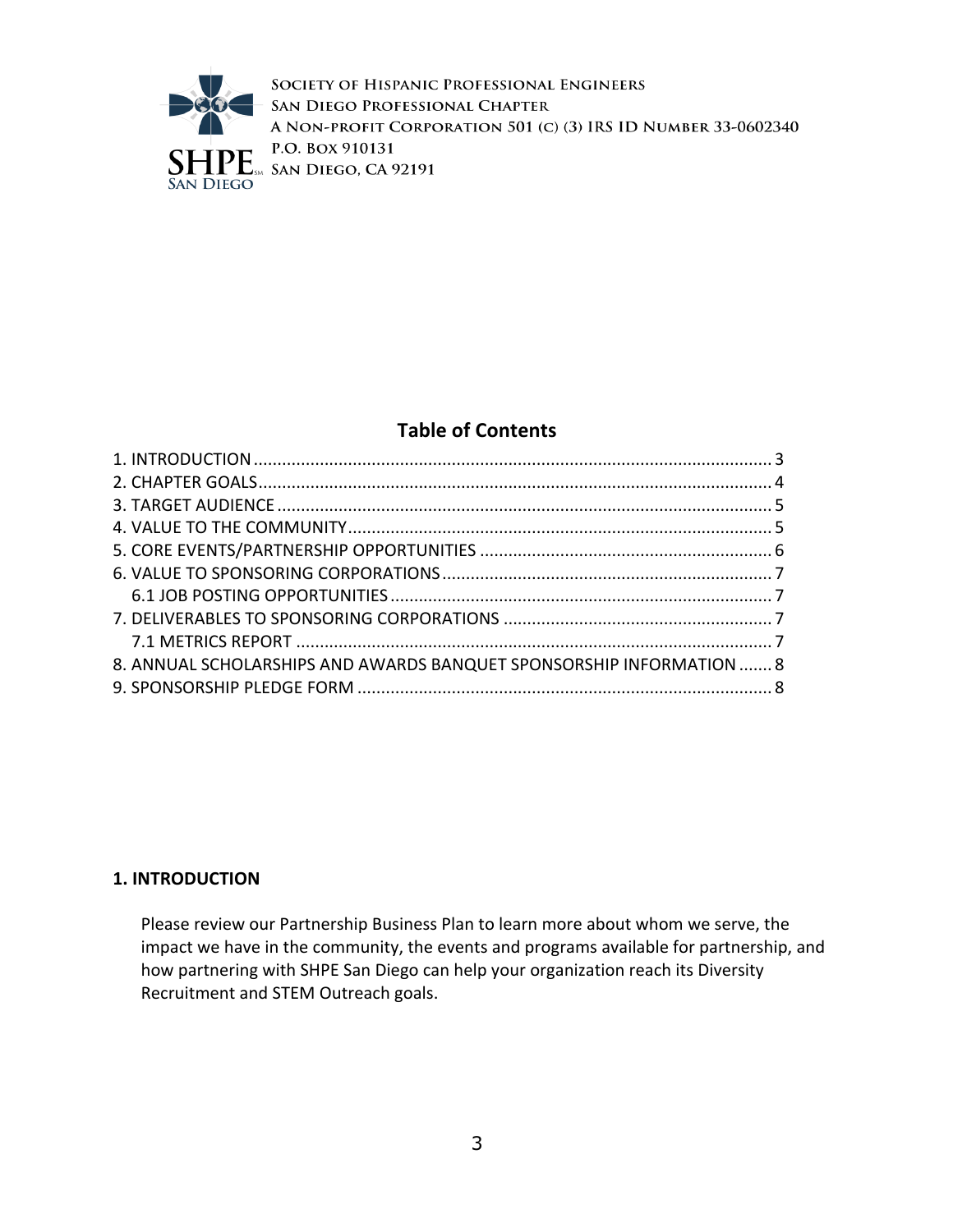

SOCIETY OF HISPANIC PROFESSIONAL ENGINEERS SAN DIEGO PROFESSIONAL CHAPTER A NON-PROFIT CORPORATION 501 (C) (3) IRS ID NUMBER 33-0602340 P.O. BOX 910131  $\Lambda$  San Diego, CA 92191

# **2. CHAPTER GOALS**

SHPE San Diego strives to fulfill its mission by increasing educational opportunities, promoting growth in professional and career skills, and improving economic opportunity through the following goals and Specific, Measurable, Attainable, Relevant, Timely (SMART) objectives for fiscal year 2019-2020:

#### **1. Increase the number of Hispanics entering and graduating from STEM degree programs**

#### SMART Objectives:

- a. Host 5 STEM Awareness events in the community by June 2020
- b. Partner with strategic San Diego organizations to promote STEM in 5 community events by June 2020
- c. Award \$20K in scholarships to college and high school SHPE members through our scholarship program at our Annual Scholarships & Awards Banquet on 8 May 2020
- d. Establish one recognized and corporate sponsored SHPE Jr Chapter (San Diego High) by October 2020
- **2. Increase SHPE's network of professional members who are influential in impacting and advancing the STEM fields**

#### SMART Objectives:

- a. Increase registered professional membership to 100 members by July 2020
- b. Host 2 Professional Development Seminars by June 2020
- c. Host 2 Career Development events by June 2020
- d. Host 1 leadership development events by June 2020
- e. Host 6 networking events where professional and student chapter members can interact, share career advice, create informal mentorship relationships, and register as members by June 2020
- **3. Collaborate with Corporate, Government, and Academic partners to increase their employee Hispanic population in order to mirror US population demographics**

#### SMART Objectives:

- a. Raise \$25,000 in funds for SHPE San Diego's Scholarship, STEM Outreach, and Professional Development programs by our 37th Annual Scholarships & Awards Banquet on 3 May 2020
- b. Recruit 1 new funding sponsor and 5 In-kind sponsors while retaining existing sponsors by June 2020
- c. Collaborate with 4 corporations to promote career paths and job opportunities by June 2020
- d. Collaborate with 1 government agency to promote career paths and job opportunities by June 2020
- e. Collaborate with 1 academic institution to promote post graduate degrees by June 2020

#### **4. Increase SHPE's impact and reach in San Diego through the use of social media and collaboration with various Hispanic community organizations in the promotion of STEM fields and SHPE San Diego's Activities**

#### SMART Objectives:

- a. Collaborate with 3 non-engineering organizations from the Hispanic community by June 2020
- b. Release 3 quarterly newsletters highlighting SHPE San Diego's activity for the period by June 2020
- c. Use our website's blog and our social media accounts to publicize each of our events two to four weeks in advance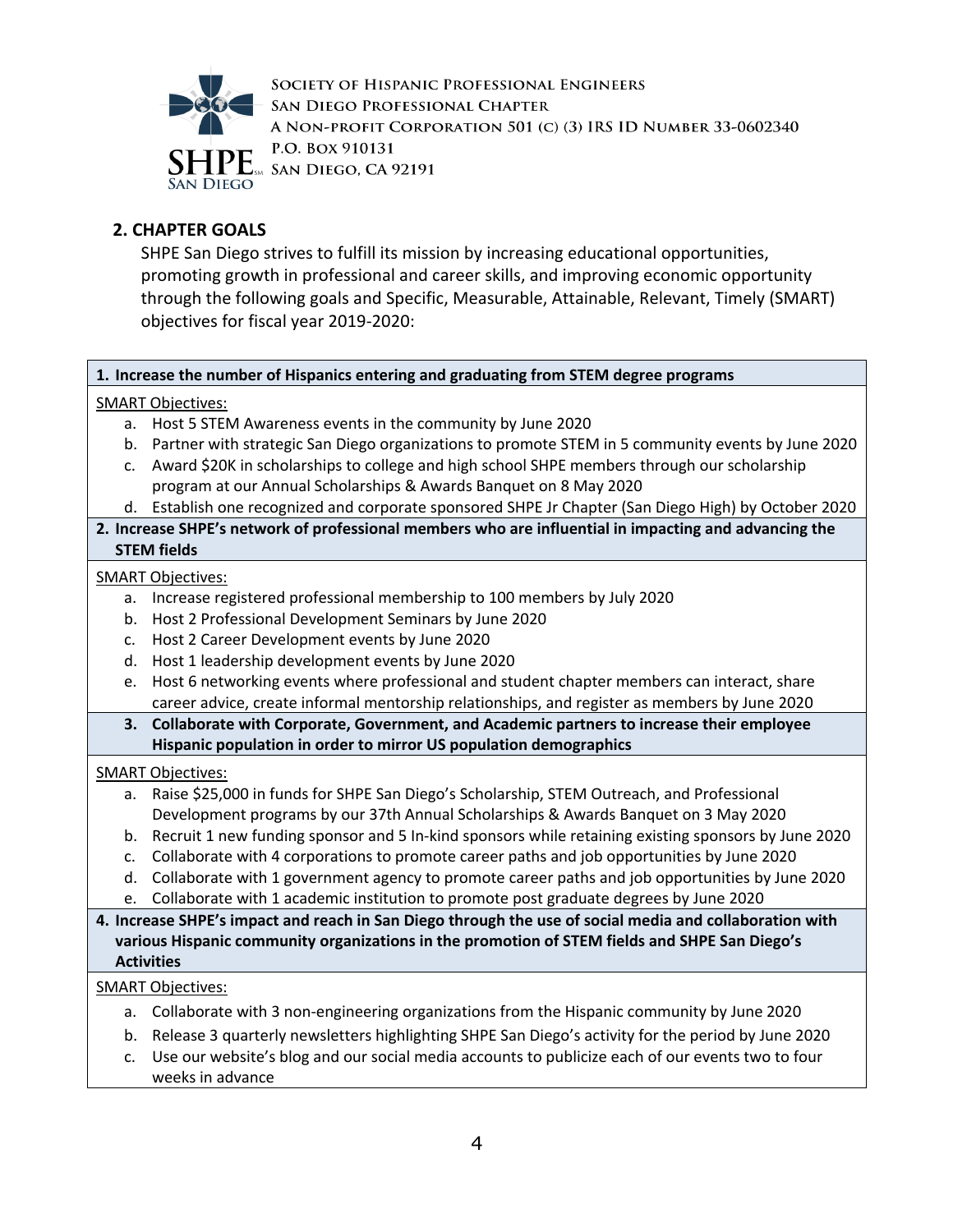

SOCIETY OF HISPANIC PROFESSIONAL ENGINEERS SAN DIEGO PROFESSIONAL CHAPTER A NON-PROFIT CORPORATION 501 (C) (3) IRS ID NUMBER 33-0602340 P.O. BOX 910131  $M$  San Diego, CA 92191

# **3. TARGET AUDIENCE**

SHPE San Diego events are open to the public. However, they are targeted to impact and empower the following Latino communities:

- 1. High School students and their parents/guardians
- 2. University and community college students
- 3. Entry level and experienced professionals

## **4. VALUE TO THE COMMUNITY**

# **High School students and their parents are exposed to the following benefits:**

- 1. Access and exposure to STEM fields and information on attaining a higher education in a STEM career
- 2. Exposure to role models whom they can relate to on a cultural level
- 3. Participation in the **SHPE Jr. Program** which provides leadership, teamwork, mentorship, university and company fieldtrips, and scholarships opportunities

## *A Special Note about Parent Engagement*

SHPE knows involving parents in events like **Noche de Ciencias (Family Science Night)** is essential to empowering the community! SHPE San Diego may only have a few hours to inspire students at our events however by providing a positive impact to their parents we can provide a longer lasting change in their lives. Studies show that:

*"Parent involvement in education is crucial. No matter their income or background, students with involved parents are more likely to have higher grades and test scores, attend school regularly, have better social skills, show improved behavior, and adapt well to school."*

\* National Coalition for Parent Involvement in education. 2006. Research Review and Resources.

## **Community college and university students SHPE members benefit from:**

- 1. Exposure to corporate cultures and facilities
- 2. Professional and leadership development workshops and opportunities
- 3. Scholarship, internship and career opportunities from sponsoring companies
- 4. Connections with other engineering and science college students

## **Professionals involved with SHPE are provided the following value opportunities:**

- 1. Mentorship of K-12 and college students as well as more junior professionals
- 2. Professional development and networking opportunities to advance their careers and circle of influence
- 3. Stronger engagement with their employer through involvement in Employee Resource Groups (ERGs) and/or representing their employer at SHPE events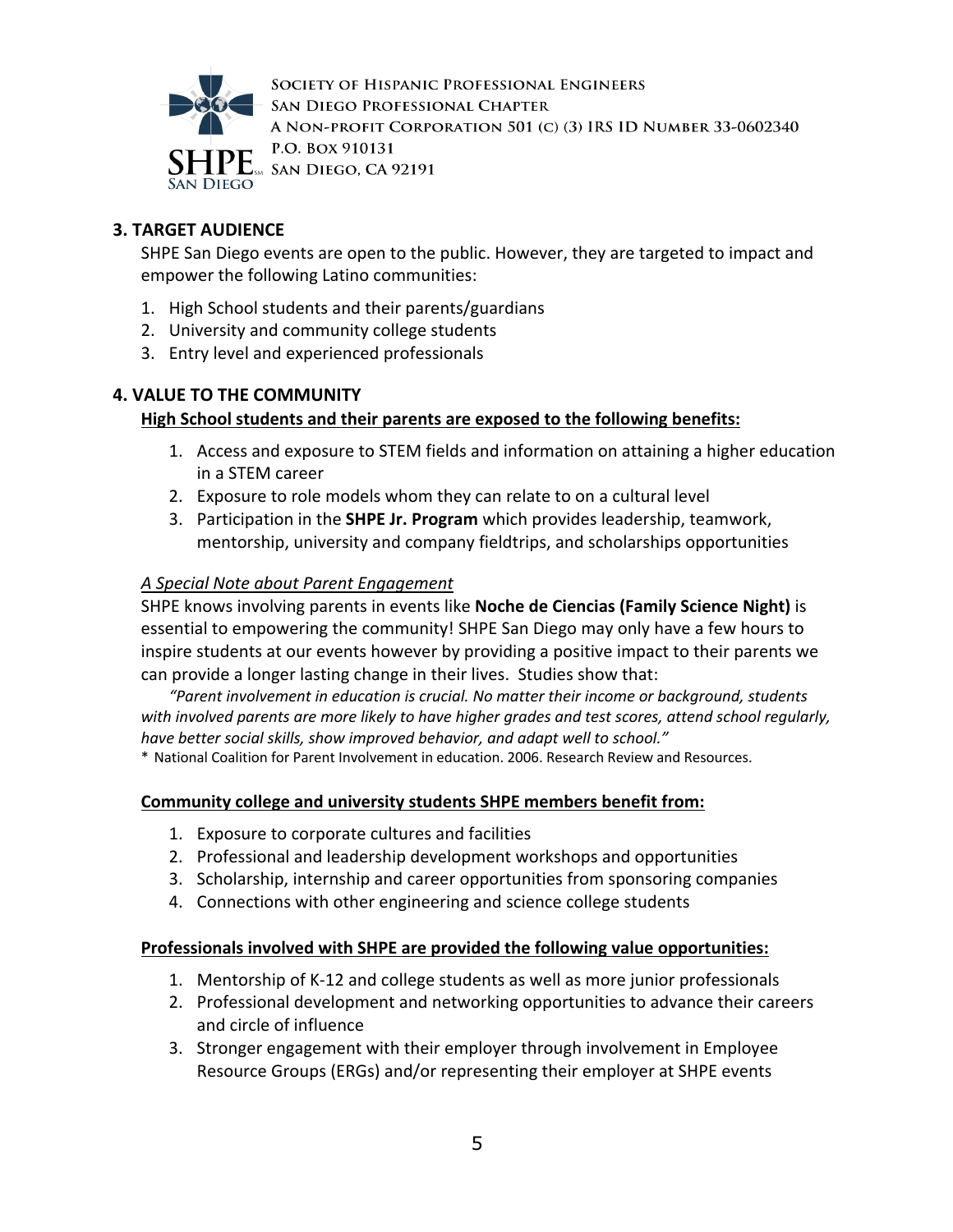

SOCIETY OF HISPANIC PROFESSIONAL ENGINEERS SAN DIEGO PROFESSIONAL CHAPTER A NON-PROFIT CORPORATION 501 (C) (3) IRS ID NUMBER 33-0602340 P.O. BOX 910131  $\left\{ \prod_{\text{SAN}} \prod_{\text{DEGO}} \frac{P.\text{O. Box 910131}}{\text{SAN DIEGO, CA 92191}} \right\}$ 

# **5. CORE EVENTS/PARTNERSHIP OPPORTUNITIES**

| Event/Program                                                                                 | <b>Description</b>                                                                                                                                                                                                                                      | <b>Target</b><br><b>Audience</b>                                   | Cost                                                  | <b>Value to Partner</b>                                                                                                         |
|-----------------------------------------------------------------------------------------------|---------------------------------------------------------------------------------------------------------------------------------------------------------------------------------------------------------------------------------------------------------|--------------------------------------------------------------------|-------------------------------------------------------|---------------------------------------------------------------------------------------------------------------------------------|
| Noche de Ciencias<br>Event<br>(2 events planned<br>this year)                                 | Inspire 9 <sup>th</sup> - 12 <sup>th</sup> grade students to pursue<br>STEM fields while educating their parents<br>about STEM careers, college prep and<br>financial aid options through interactive<br>workshops and activities.                      | $• 9 - 12$ <sup>th</sup><br>grade<br>students and<br>their parents | $$550 -$<br>\$1,300                                   | • Community recognition<br>• Brand Awareness<br>• Reach out to 100+<br>students<br>• Increase pipeline of<br>STEM professionals |
| Sabado Cientifico<br>Sponsorship<br>(1 event planned<br>this year)                            | Spark curiosity in STEM fields for 3rd -<br>6th graders through a fun program that<br>SHPE prepares for the students. We also<br>educate their Parents on how to support<br>their student to be on the college path.                                    | $• 9-12th$<br>grade<br>students                                    | \$5,000                                               | • Community recognition<br>• Brand Awareness<br>• Reach out to 100+<br>students<br>• Increase pipeline of<br>STEM professionals |
| Sponsor a SHPE Jr<br>Chapter                                                                  | Expose high school students to the<br>broadest of STEM career opportunities<br>and perpetuate interest in education by<br>serving as the backbone in their<br>academic excellence.                                                                      | • High school<br>students and<br>their parents                     | \$3,900                                               | • Community recognition<br>• Brand Awareness<br>• Increase pipeline of<br>STEM professionals                                    |
| Host a<br>Professional or<br>Career Skills<br>Workshop<br>(5 workshops<br>planned this year)  | Presents skills to professionals and<br>students to advance their career. Hosting<br>enables your Organization to promote its<br>Expertise and expose attendees to your<br>Brand and STEM career opportunities.                                         | • Professional<br>• College                                        | \$300                                                 | • Brand Awareness<br>• Recruitment to 50+<br>professionals and<br>students<br>• Employee Engagement                             |
| Annual<br>Scholarships and<br>Awards Banquet<br>Sponsorship                                   | Provide funding for professional<br>development, STEM outreach, and<br>scholarship programs to San Diego's top<br>SHPE students from UCSD, SDSU, USD,<br>Southwestern, City College, Cuyamaca,<br>Mesa, and San Diego SHPE Jr. chapters.                | • Professional<br>• College<br>• Pre-College<br>community          | <b>Please see</b><br>section 8<br>for more<br>info.   | • Community recognition<br>• Brand Awareness<br>• Employee Engagement<br>• Recruitment<br>opportunity to 120+<br>attendees      |
| <b>Job Posting</b>                                                                            | Promote your company's job openings<br>on our website and social media<br>networks (including Region 2, Southern<br>California, Arizona, and Las Vegas).                                                                                                | • Professional<br>• College                                        | <b>Please see</b><br>section 6.1<br>for more<br>info. | • Recruitment<br>opportunity<br>• Brand Awareness                                                                               |
| Regional<br>Leadership<br>Development<br>Conference<br>(RLDC)<br>Sponsorship and<br>Workshops | Your contribution will help SHPE ensure<br>that each participant receives<br>exceptional training to aid in shaping our<br>innovators of tomorrow. We invite you to<br>participate at the Region 2 RLDC event<br>held in April with over 200 attendees. | • College                                                          | $\mathbf{1}$                                          | • Brand Awareness<br>• Recruitment<br>opportunity to 150+<br>attendees                                                          |
| <b>In-Kind Donations</b>                                                                      | Support with supplies, publicity tools and<br>resources, activity materials, and prizes.                                                                                                                                                                | All target<br>audience<br>groups                                   | Variable                                              | • Community recognition<br>• Brand Awareness                                                                                    |

<sup>&</sup>lt;sup>1</sup> The cost is customizable by workshop/activity. Please contact us for more information.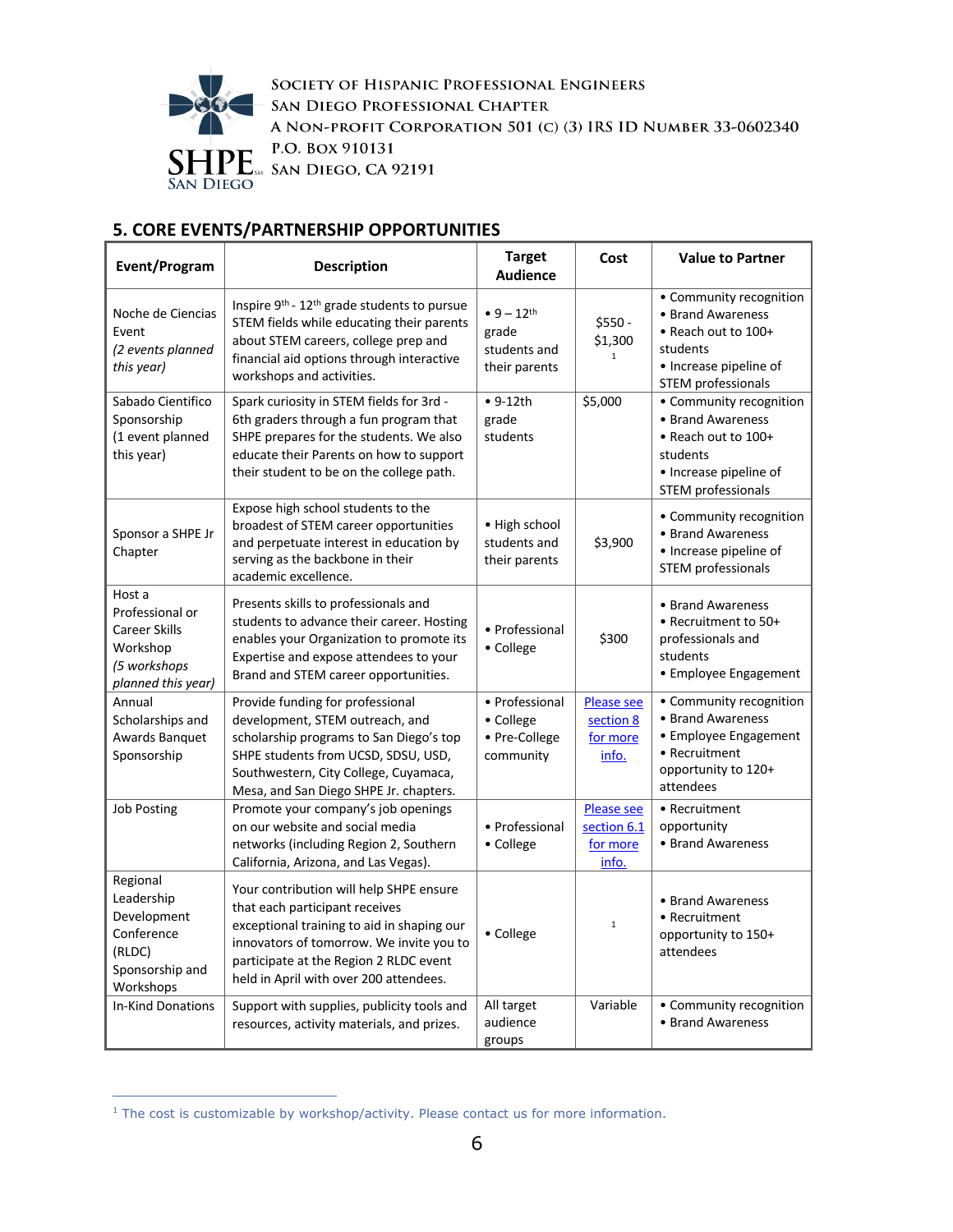

SOCIETY OF HISPANIC PROFESSIONAL ENGINEERS SAN DIEGO PROFESSIONAL CHAPTER A NON-PROFIT CORPORATION 501 (C) (3) IRS ID NUMBER 33-0602340 P.O. BOX 910131  $M$  San Diego, CA 92191

# **6. VALUE TO SPONSORING CORPORATIONS**

Partnering with SHPE San Diego provides the following benefits and opportunities:

- **Brand Awareness with the Community**
	- o Tap into a Low-Income through High-Income Hispanic segmented market
- **Philanthropic Recognition with the Community**
	- o Receive recognition with the community at events and on our social media channels
	- o Receive recognition at our Annual Scholarships and Awards Banquet
- **Employee Engagement**
	- o Increase your employee engagement by promoting events and SHPE volunteer opportunities
- **Recruitment Opportunities**
	- o Access to a talented and driven pool of engineers and scientists
	- o Promotion of job openings to our large network of talented candidates

## *6.1 JOB POSTING OPPORTUNITIES*

SHPE San Diego also offers job posting opportunities to our partners. Please visit www.shpesd.org/jobs/job-posting-info/ to learn more about the reach our job postings provide, how to submit a job posting, and the pricing plans for job postings. In brief, we offer job postings via these partnership opportunities:

- Sponsorship packages (see section 8 for more information)
- Hosting an event
- Individual or bundle job posting purchase
- In-Kind sponsorship

## **7. DELIVERABLES TO SPONSORING CORPORATIONS**

All sponsoring corporations will receive an end of year summary report including a financial report and demonstrating the impact the corporations' support have enabled in the community. Event and program marketing and publicity media (flyers, posts, emails, etc.) will highlight sponsors. We ensure accuracy and completeness of our financial reports and are committed to our integrity with our partners, community, and members.

## *7.1 METRICS REPORT*

The following metrics will be evaluated and presented in our report.

| Metric | <b>Definition</b>                                                                                    |
|--------|------------------------------------------------------------------------------------------------------|
|        | K-12 Students Reached: Number of students exposed to STEM.                                           |
|        | Families Reached: Number of parent participants in events.                                           |
|        | College student Impact: Number of students participating in professional development events.         |
| 4      | Professionals Reached: Number of professionals in attendance to sponsored events.                    |
|        | Publicity Statistics: Number of people receiving and engaging with publicity of events and sponsors. |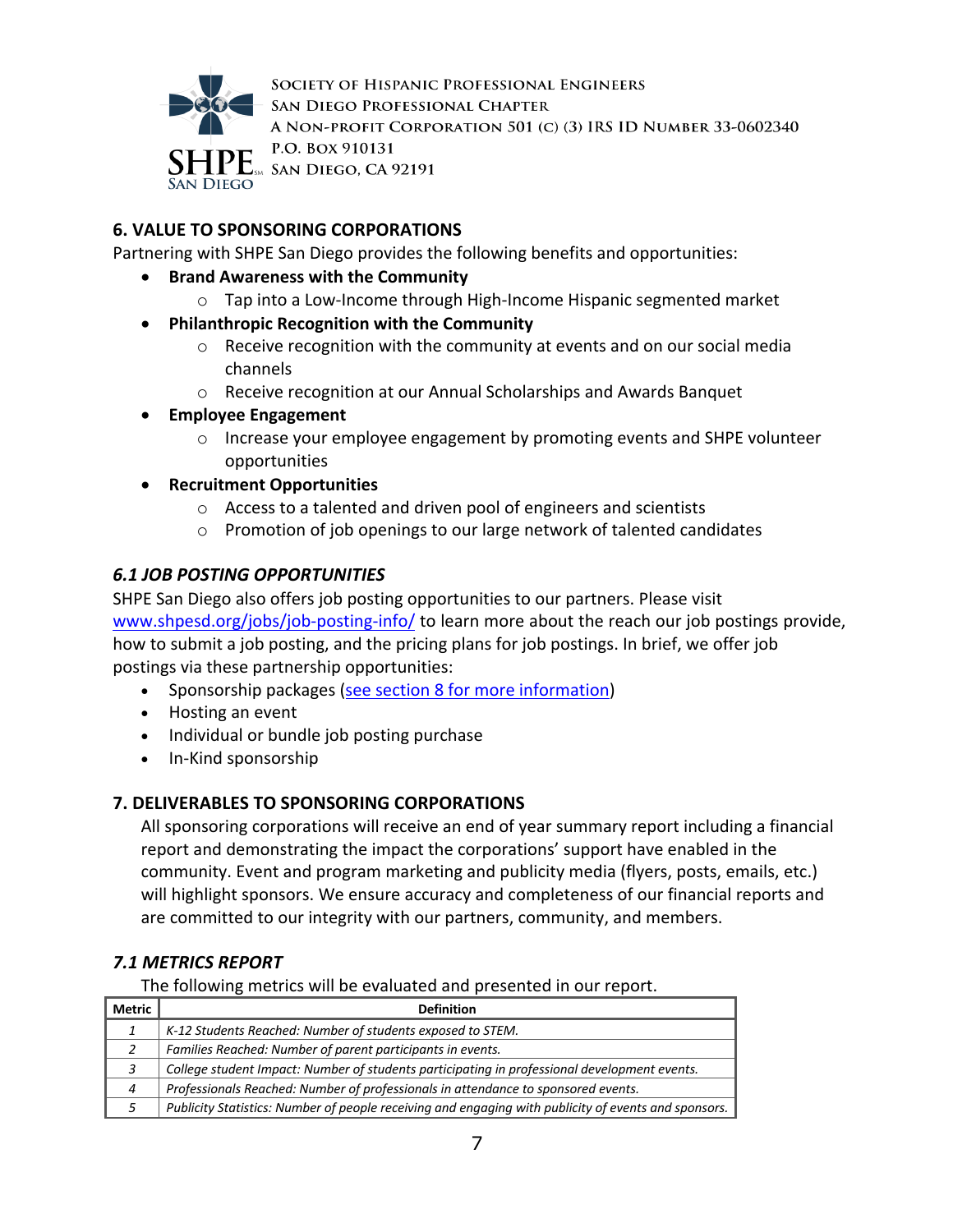

SOCIETY OF HISPANIC PROFESSIONAL ENGINEERS SAN DIEGO PROFESSIONAL CHAPTER A NON-PROFIT CORPORATION 501 (C) (3) IRS ID NUMBER 33-0602340 P.O. BOX 910131  $E_{\text{SM}}$  SAN DIEGO, CA 92191

## **8. ANNUAL SCHOLARSHIPS AND AWARDS BANQUET SPONSORSHIP INFORMATION**

| <b>Corporate Sponsorship Levels</b>                                                                    |                                                                                                                   |         |  |  |  |  |  |
|--------------------------------------------------------------------------------------------------------|-------------------------------------------------------------------------------------------------------------------|---------|--|--|--|--|--|
|                                                                                                        | Platinum                                                                                                          | \$8,000 |  |  |  |  |  |
|                                                                                                        | Gold                                                                                                              | \$6,000 |  |  |  |  |  |
|                                                                                                        | <b>Silver</b>                                                                                                     | \$3,000 |  |  |  |  |  |
|                                                                                                        |                                                                                                                   |         |  |  |  |  |  |
|                                                                                                        | \$1,500<br><b>Bronze</b><br><b>Benefits for All Sponsors</b>                                                      |         |  |  |  |  |  |
|                                                                                                        |                                                                                                                   |         |  |  |  |  |  |
| Jointly present scholarship(s) to student(s) at podium<br>٠                                            |                                                                                                                   |         |  |  |  |  |  |
|                                                                                                        | Provide 1 participant for the meeting to select scholarship recipients from finalist pool (Optional)<br>$\bullet$ |         |  |  |  |  |  |
|                                                                                                        | Receive Thank You letter from the scholarship award recipient                                                     |         |  |  |  |  |  |
|                                                                                                        | Recognition of Sponsorship level during banquet and on SHPE San Diego website<br>٠                                |         |  |  |  |  |  |
| Sponsor's name on centerpiece of table<br>٠                                                            |                                                                                                                   |         |  |  |  |  |  |
|                                                                                                        | Additional banquet tickets available at www.shpesd.org two months before banquet<br>$\bullet$                     |         |  |  |  |  |  |
|                                                                                                        | <b>Platinum Sponsor</b>                                                                                           |         |  |  |  |  |  |
| \$6,500 directly to scholarships<br>$\bullet$                                                          |                                                                                                                   |         |  |  |  |  |  |
| \$850 towards STEM Outreach and Professional Development programs<br>$\bullet$                         |                                                                                                                   |         |  |  |  |  |  |
| Twelve (12) Job Postings available for use within one (1) year                                         |                                                                                                                   |         |  |  |  |  |  |
| 1 (60 sec.) promo video during banquet schedule OR 2 (30 sec.) promo videos (\$250 value)<br>$\bullet$ |                                                                                                                   |         |  |  |  |  |  |
| 1-page advertisement in banquet program (\$125 value)<br>$\bullet$                                     |                                                                                                                   |         |  |  |  |  |  |
| Table at banquet for 10 (\$650 value)<br>$\bullet$                                                     |                                                                                                                   |         |  |  |  |  |  |
|                                                                                                        | <b>Gold Sponsor</b>                                                                                               |         |  |  |  |  |  |
| \$5,000 directly to scholarships<br>$\bullet$                                                          |                                                                                                                   |         |  |  |  |  |  |
| $\bullet$                                                                                              | \$675 towards STEM Outreach and Professional Development programs                                                 |         |  |  |  |  |  |
| Six (6) Job Postings available for use within one (1) year<br>$\bullet$                                |                                                                                                                   |         |  |  |  |  |  |
| 1 (30 sec.) promotional video from sponsor during banquet schedule (\$125 value)<br>$\bullet$          |                                                                                                                   |         |  |  |  |  |  |
| 1-page advertisement in banquet program (\$125 value)                                                  |                                                                                                                   |         |  |  |  |  |  |
| Table at banquet for 5 (\$325 value)<br>$\bullet$                                                      |                                                                                                                   |         |  |  |  |  |  |
| <b>Silver Sponsor</b>                                                                                  |                                                                                                                   |         |  |  |  |  |  |
| \$2,250 directly to scholarships<br>$\bullet$                                                          |                                                                                                                   |         |  |  |  |  |  |
|                                                                                                        | \$425 towards STEM Outreach and Professional Development programs                                                 |         |  |  |  |  |  |
| Three (3) Job Postings available for use within one (1) year                                           |                                                                                                                   |         |  |  |  |  |  |
| 1/2 page advertisement in banquet program (\$75 value)<br>$\bullet$                                    |                                                                                                                   |         |  |  |  |  |  |
| Table at banquet for 5 (\$325 value)<br>$\bullet$                                                      |                                                                                                                   |         |  |  |  |  |  |
| <b>Bronze Sponsor</b>                                                                                  |                                                                                                                   |         |  |  |  |  |  |
| \$1,000 directly to scholarships<br>$\bullet$                                                          |                                                                                                                   |         |  |  |  |  |  |
|                                                                                                        | \$305 towards STEM Outreach and Professional Development programs                                                 |         |  |  |  |  |  |
| One (1) Job Postings available for use within one (1) year                                             |                                                                                                                   |         |  |  |  |  |  |
| 1/2 page advertisement in banquet program (\$75 value)<br>$\bullet$                                    |                                                                                                                   |         |  |  |  |  |  |
| Table at banquet for 3 (\$195 value)<br>$\bullet$                                                      |                                                                                                                   |         |  |  |  |  |  |

# **9. SPONSORSHIP PLEDGE FORM**

Thank you for your generous support. Please complete the following pledge form.